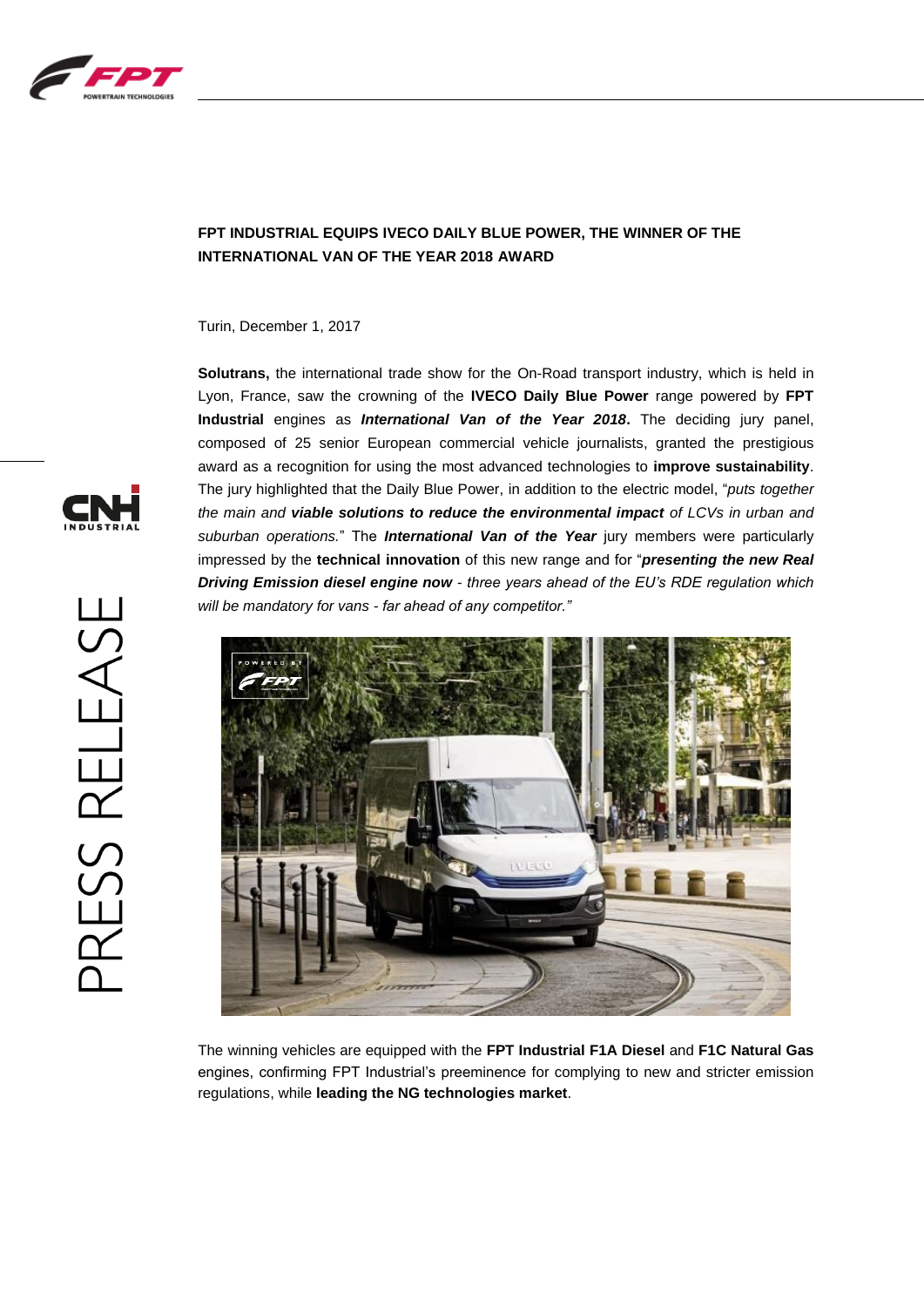



*FPT Industrial F1A DIESEL SCR RDE READY and F1C NATURAL GAS engines*

In 2020 engines will have to respond to the Real-Driving Emissions regulation, but FPT Industrial and IVECO are ahead of the times: the **F1A Diesel** is the only one in the LCV segment to be **ready three years in advance**. This engine has a displacement of **2.3 liters** and combines the lowest emission rate in its category with the qualities of a regular Diesel engine. The F1A Diesel has great **durability** and **a real-driving low NO<sup>x</sup> emissions** due to **higher displacement** than other manufacturers. In 2016 it was fully re-engineered: the friction was reduced, the cooling system was optimized and a variable displacement oil pump was adopted, **reducing** both **fuel consumption** and **TCO** (Total Cost of Ownership).

Due to all these perks and thanks to optimized combustion achieved with **FPT Industrial's patented MultiJet II injection system**, FPT Industrial's F1A Diesel is capable of reaching low  $NO<sub>x</sub>$  levels. Moreover, a right-sized engine displacement guarantees full optimization on the Real-Driving cycle: it means the same load at lower engine speed, guaranteeing at the same time lower combustion temperature and lower  $NO<sub>x</sub>$  generation.

The F1A Diesel model is equipped with **FPT Industrial's patented and exclusive SCR technology**, a particular after-treatment system that FPT Industrial has been adopting for 25 years. Throughout this period, FPT Industrial has powered more than 210,000 Light Commercial Vehicles, providing a solution that lowers both fuel consumption and pollutant levels. Overall, during the years, this system has been applied to more than 1 million total SCR units on different vehicles, both On- and Off-road. The F1A Engine with the SCR system hardware is protected for RDE 09/2020 NR (New Registrations) standards. Real Driving Emission tests have ensured that LCVs, thanks to FPT Industrial's F1A Diesel, deliver low pollutant emissions not only in the laboratory, but also on the road.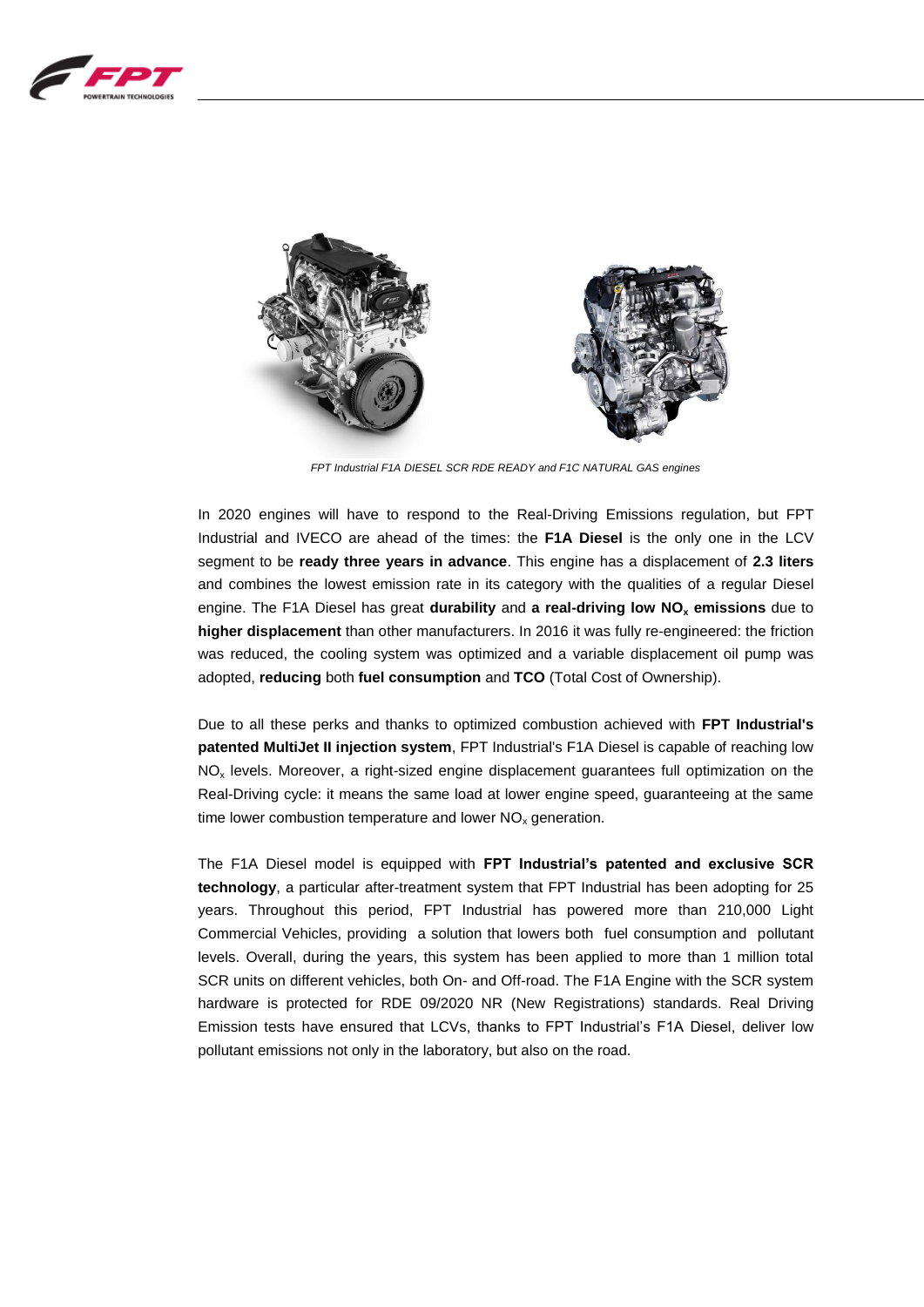

With this award, FPT Industrial also underlines its preeminence in **Natural Gas engines**. Over the past 20 years it has sold more than 30,000 Natural Gas engines, and now the Daily Blue Power mounted with the FPT Industrial **F1C NG** has been honored. The F1C NG engine has a **3 liter displacement** and can deliver **up to 136 hp with 350 Nm of max torque**. FPT Industrial's F1C NG is the only engine in the LCV market that is **Industrially derived and specifically designed for Industrial applications**. Furthermore, for the first time, it integrates a new dataset, allowing Daily Hi-Matic Natural Power to be the industry's first compressed natural gas-powered LCV with a **class-exclusive 8-speed automatic gearbox**.

The F1C NG – as every other FPT Industrial Natural Gas engine – can be fueled with CNG, LNG and bio-methane, that can lead to **near zero CO<sup>2</sup> emissions**. The F1C NG grants also the same **robustness** and **reliability** as its Diesel equivalent, while allowing cost savings up to 35%. With the *International Van of the Year* award, this engine proves to have **major benefits over competitors'** similar products: higher torque, better transient response and lower noise and vibration, resulting in **better driving comfort**.

| Architecture:           | In-line 4-cylinder engine                                             |
|-------------------------|-----------------------------------------------------------------------|
| Intake:                 | Wastegate or Variable Geometry<br>Turbocharged<br>with<br>Aftercooler |
| Injection:              | Common Rail 1600 bar                                                  |
| Valves per cylinder:    | 4                                                                     |
| Displacement (I):       | 2.3                                                                   |
| Bore (mm):              | 88                                                                    |
| Stroke (mm):            | 94                                                                    |
| Power range in hp (kW): | 116-156 (85-114) @ 3,600 rpm                                          |
| Torque range in Nm:     | 320-380 @ 1,500 rpm                                                   |
| Service interval (km):  | up to 50,000 (depending on mission)                                   |
| Weight (in kg):         | 204                                                                   |
| ATS:                    | High-Pressure EGR + ClosedCoupled DPF + SCR                           |
|                         |                                                                       |

## **F1A DIESEL SCR RDE READY specifications**

## **F1C NATURAL GAS specifications**

| Architecture:        | In-line 4-cylinder engine                 |
|----------------------|-------------------------------------------|
| Intake:              | Wastegate Turbocharged with Aftercooler   |
| Injection:           | Multipoint with Stoichiometric combustion |
| Valves per cylinder: | 4                                         |
| Displacement (I):    | 3.0                                       |
| Bore (mm):           | 96                                        |
| Stroke (mm):         | 104                                       |
|                      |                                           |